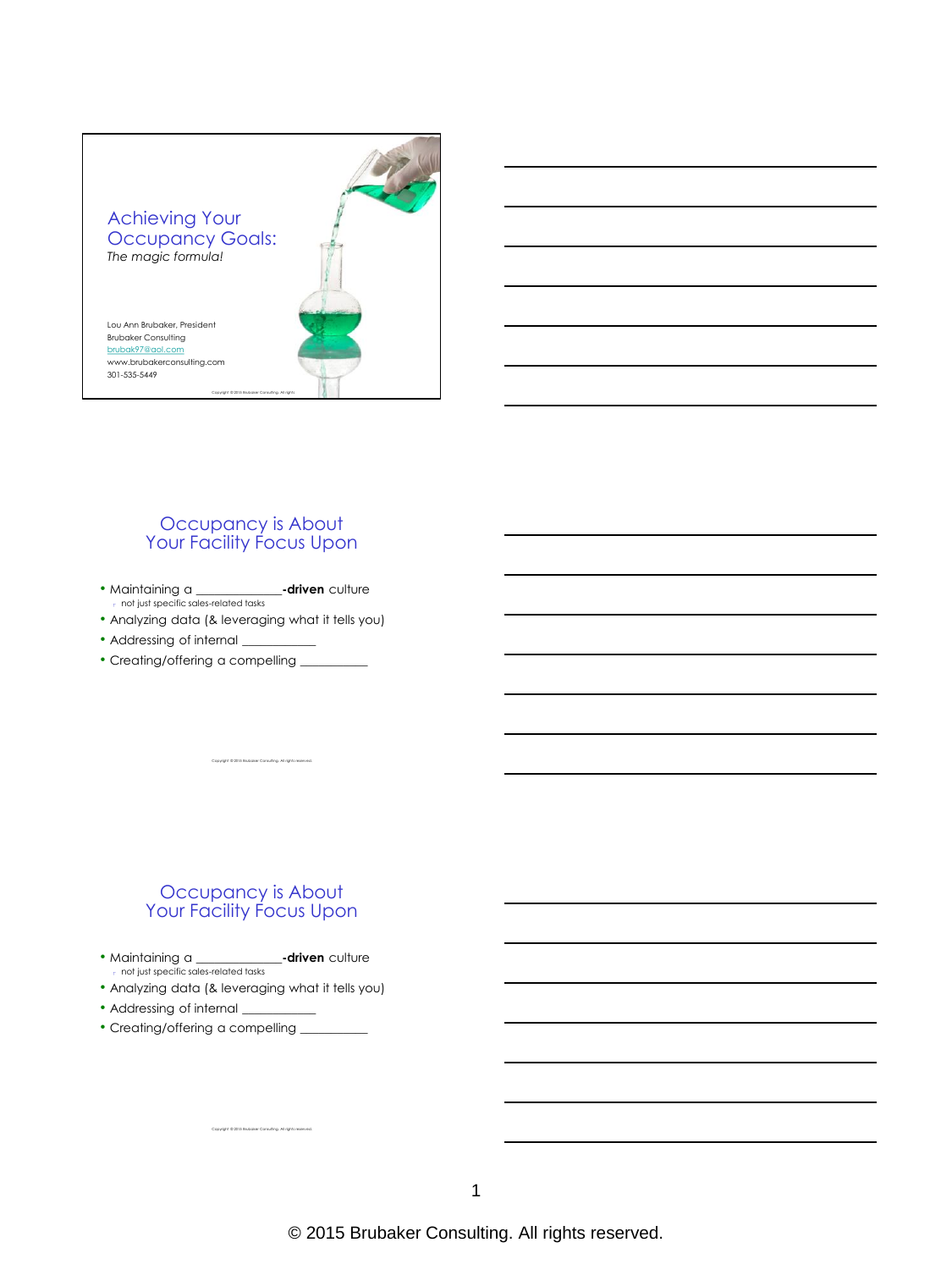

|  | ___ |
|--|-----|
|  | ___ |
|  |     |
|  |     |
|  |     |

Copyright © 2015 Brubaker Consulting. All rights reserved.



## Trumpet Your Accolades.

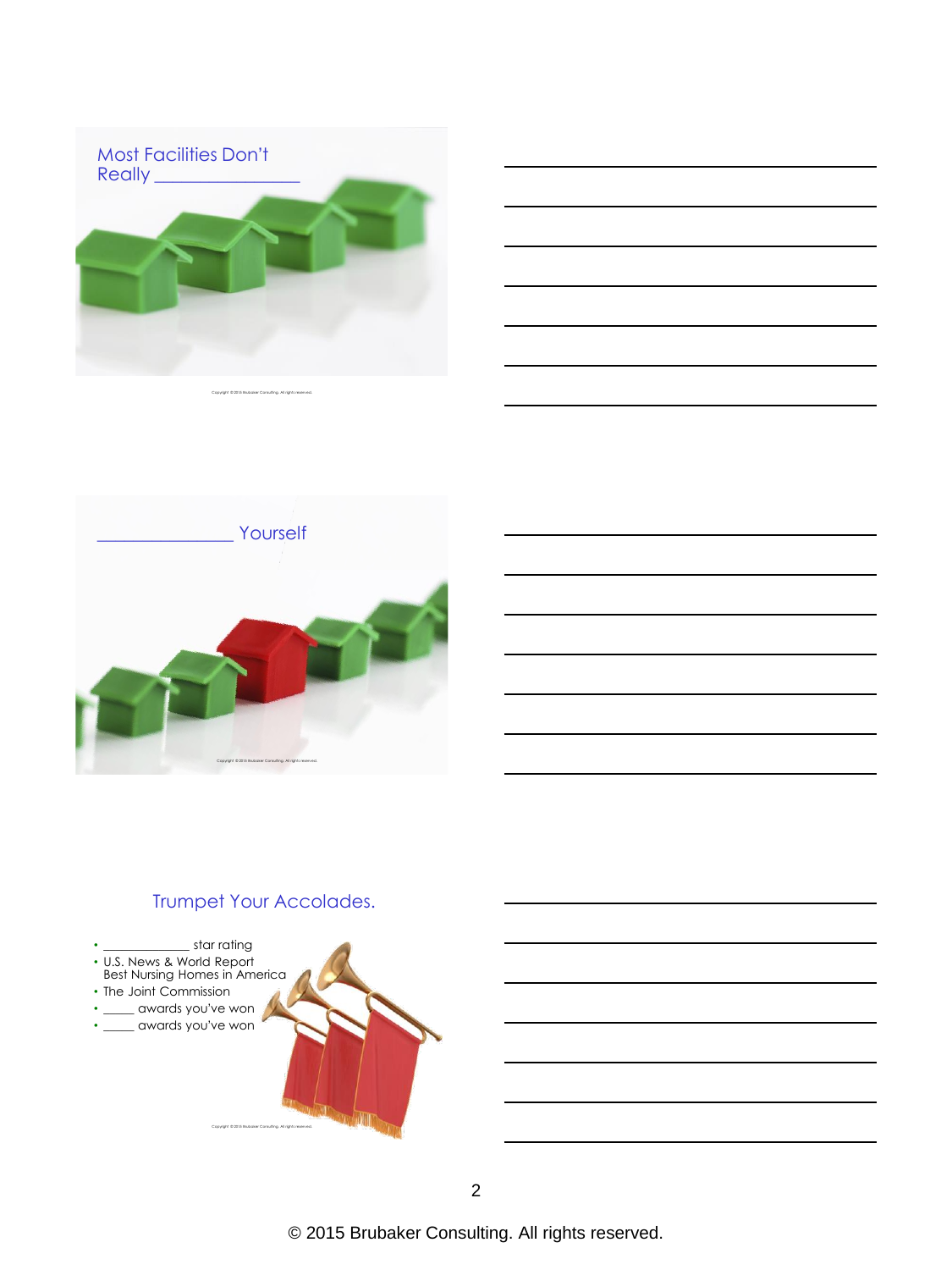## Talk About \_\_\_\_\_\_\_\_\_\_.

- Calculate the average \_\_\_\_\_\_\_\_\_\_\_ of employees in your facility.
- Newspapers, etc. are scaring everybody with
- current and impending \_\_\_\_\_\_\_\_\_ \_\_\_\_\_\_\_\_\_\_\_ • Share positive results from \_\_\_\_ \_\_\_\_\_\_\_\_\_\_\_\_\_\_\_\_\_\_\_\_\_\_ that you've conducted

Copyright © 2015 Brubaker Consulting. All rights reserved.

#### The GREATEST Opportunity

- Utilize "**\_\_\_\_\_\_\_\_\_\_\_\_\_\_\_\_\_\_\_\_\_\_\_\_\_\_\_**" as a primary message within your marketing materials, website, presentations and tours.
- Incorporate Likert Scale queries Strongly agree, agree, neutral, disagree or strongly disagree

Copyright © 2015 Brubaker Consulting. All rights reserved.

# Focus on  $\overline{\phantom{a}}$  , where  $\overline{\phantom{a}}$



\_\_\_\_\_\_\_\_\_\_\_



NOT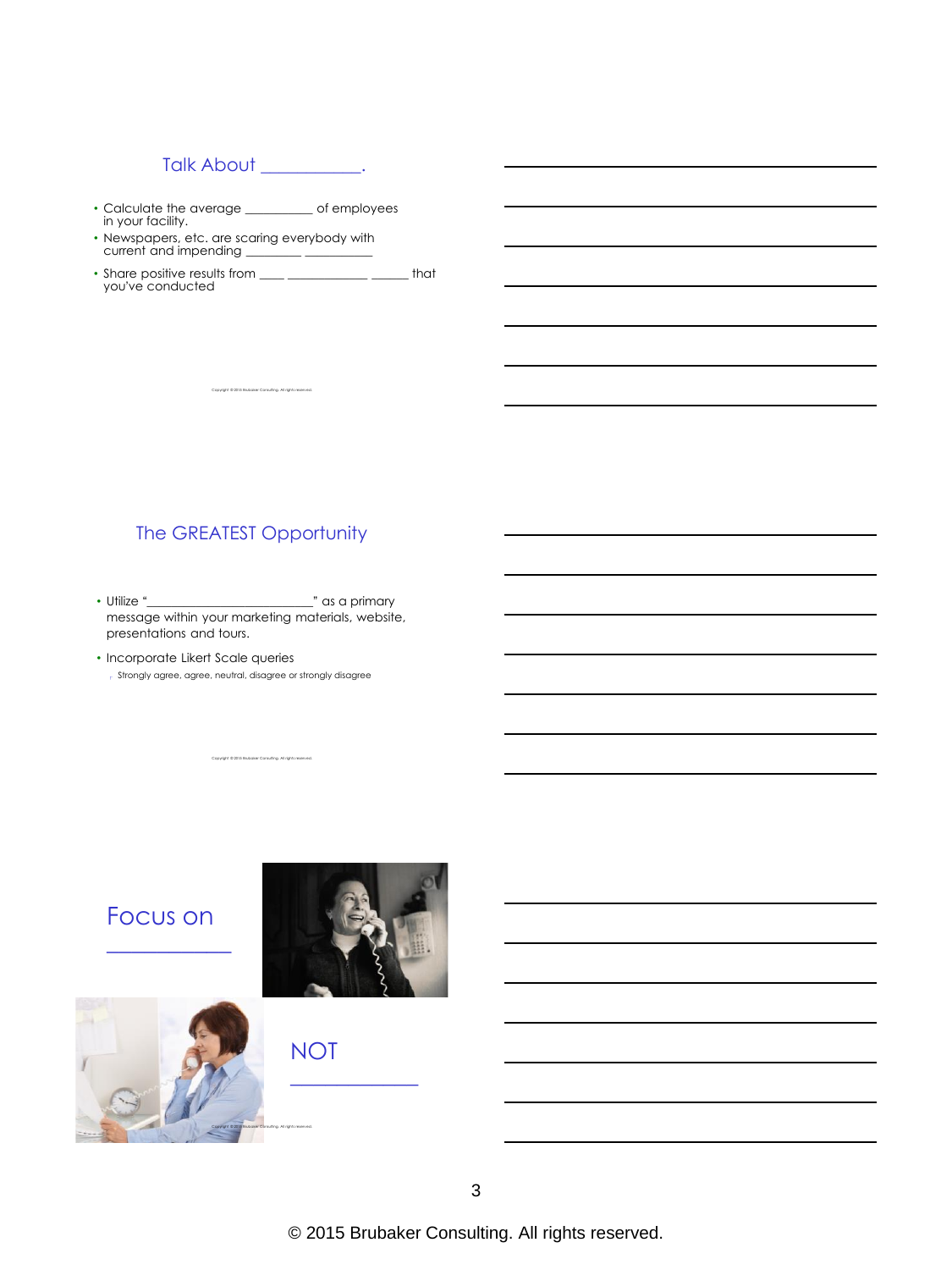



# Your (Hypothetical) Facility

- You can care for 100 residents; you only have 85
- Budget is 90% occupancy
- Each month
	- You admit 12 residents on average
	- You discharge/lose 12 residents on average
- This simply keeps you at a 'steady state' of 85% occupancy.

Copyright © 2015 Brubaker Consulting. All rights reserved.

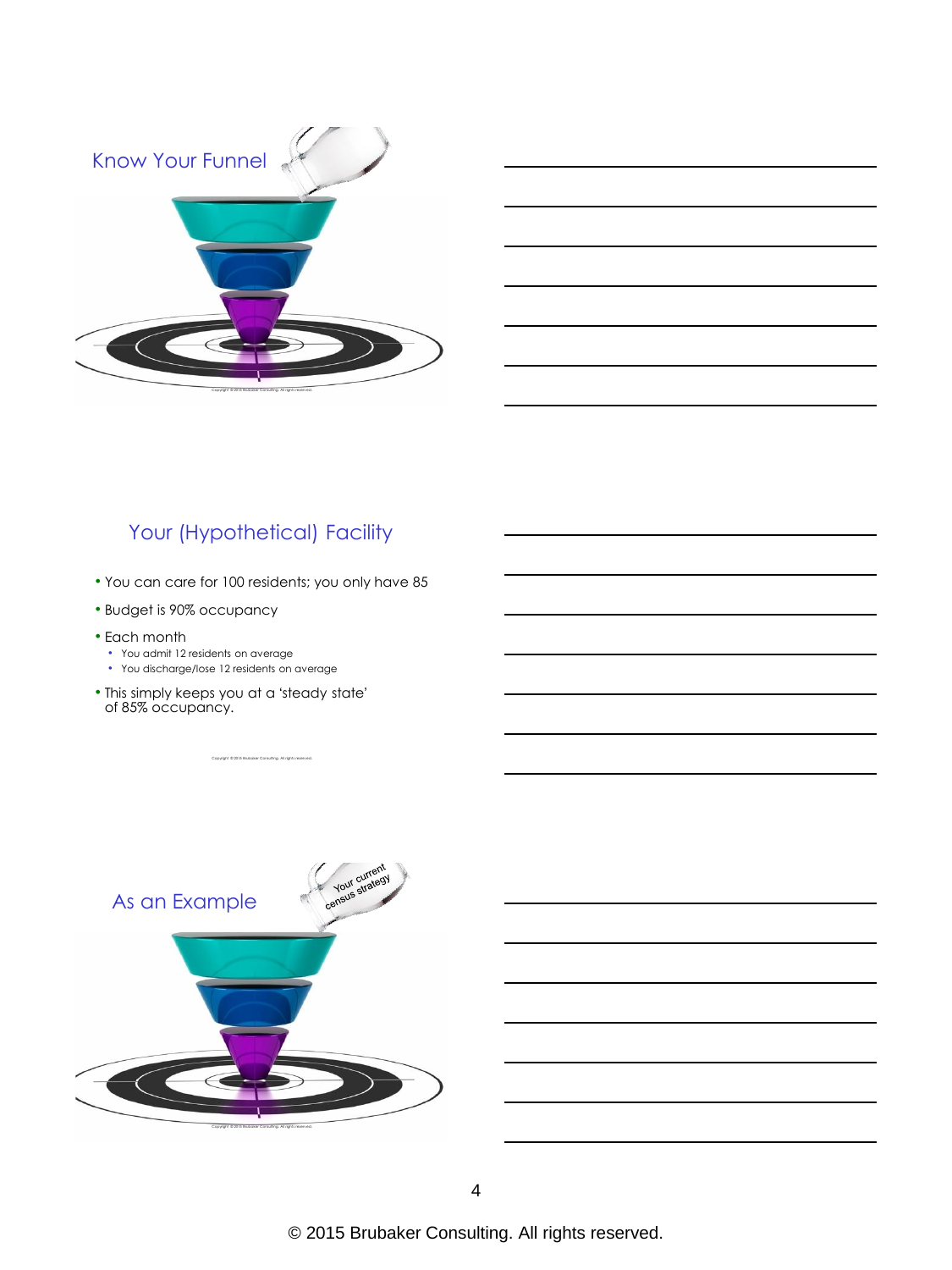## First, Calculate Your Inquiry Needs

- Exercise: Assuming your % of \_\_\_\_\_\_ and % of<br>
remain constant,
	- calculate how many \_\_\_ \_\_\_\_\_\_\_\_\_\_\_\_ drive a **single** admission for your facility?
	- calculate how many **\_\_\_\_\_\_\_\_ \_\_\_\_\_\_\_\_\_\_** drive a single admission for your facility?

Copyright © 2015 Brubaker Consulting. All rights reserved.

- ANSWER:
	- \_\_\_\_\_\_\_\_\_\_\_\_\_\_\_\_ = 1 admission **OR**
	- $=$  1 admission

## Then Calculate

- How many **more** \_\_\_\_\_\_\_\_\_\_\_\_\_\_ do you need in September to reach 90% occupancy for the month?
	- OR How many **more** \_\_\_\_\_\_\_\_\_\_\_\_\_\_\_\_\_\_ do you need in September to reach 90% occupancy?

Copyright © 2015 Brubaker Consulting. All rights reserved.



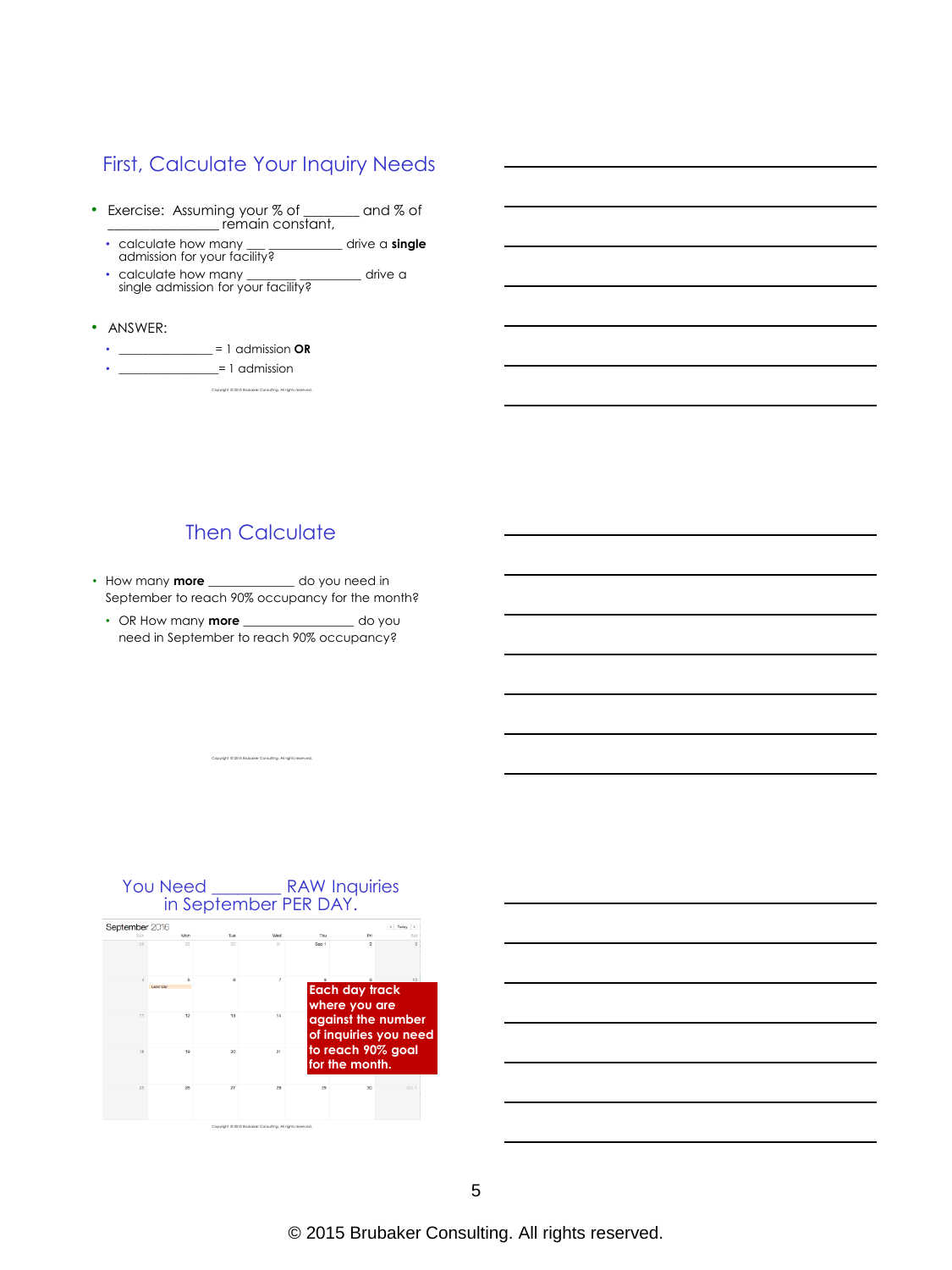#### Are There Other Options Available to You?

|                                                | Your current | Increase to best<br>practice of | Resulting in |
|------------------------------------------------|--------------|---------------------------------|--------------|
| Inquiries stay the same                        |              |                                 |              |
| but your % of<br>viables improves              |              |                                 |              |
| # inquiries &<br>viability % stays<br>the same |              |                                 |              |
| but your<br>conversion<br>rate improves        |              |                                 |              |

Copyright © 2015 Brubaker Consulting. All rights reserved.



# Response Strategies

| Numbers drop                     | Your immediate response |
|----------------------------------|-------------------------|
| <b>Reduction in inquiries</b>    |                         |
| <b>Reduction in % of viables</b> |                         |
| <b>Conversion rate drops</b>     |                         |

Copyright © 2015 Brubaker Consulting. All rights reserved.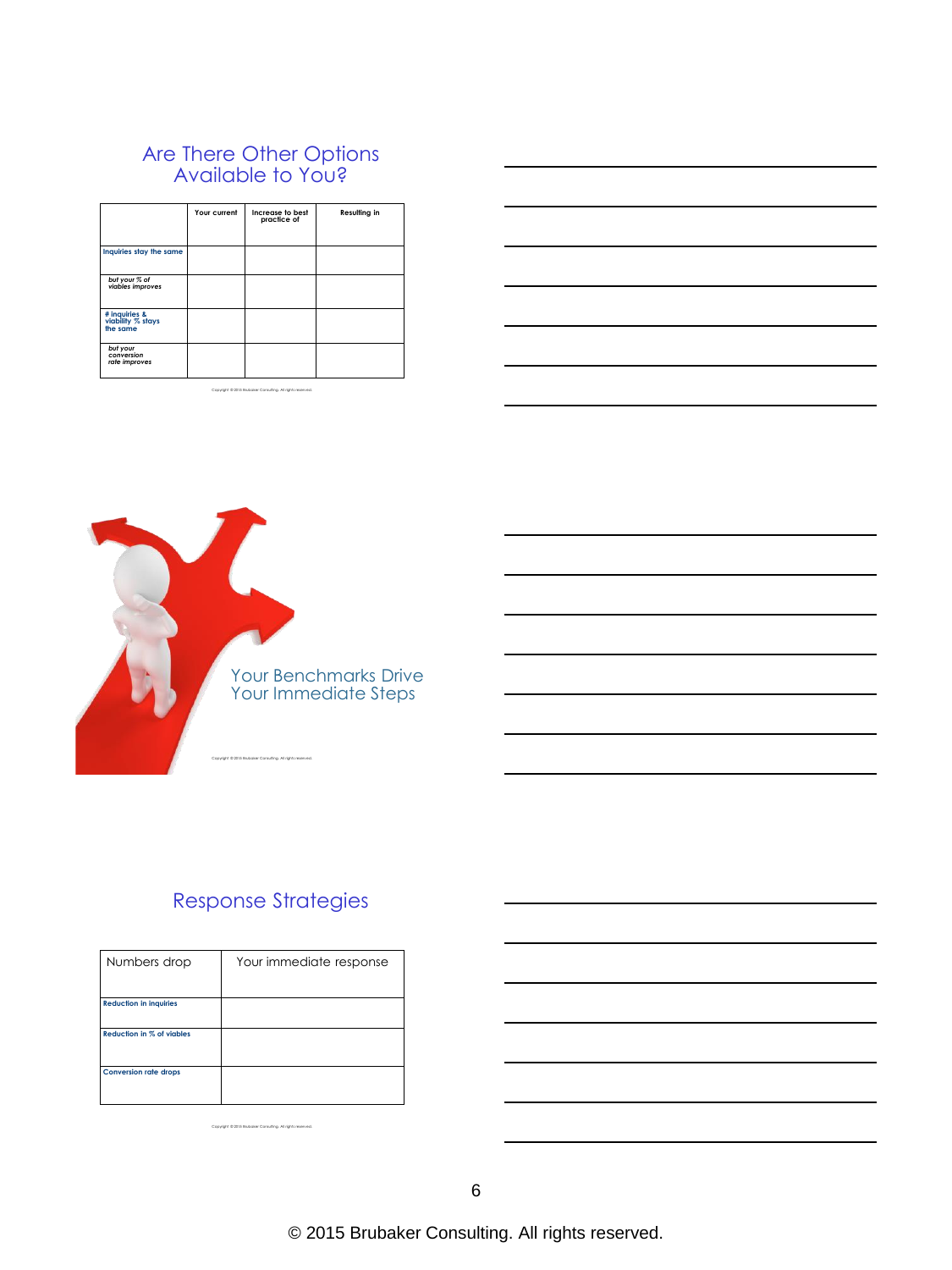# Another Opportunity

| Inquiries up for<br>month                               | You can |
|---------------------------------------------------------|---------|
| <b>Ahead of</b><br>projected/needed<br>inquiries by 20% |         |

Copyright © 2015 Brubaker Consulting. All rights reserved.



# Walk the Building Every Day

#### • Stuff that matters: **Exterior** –

**Receptionist** –

**Interior** --

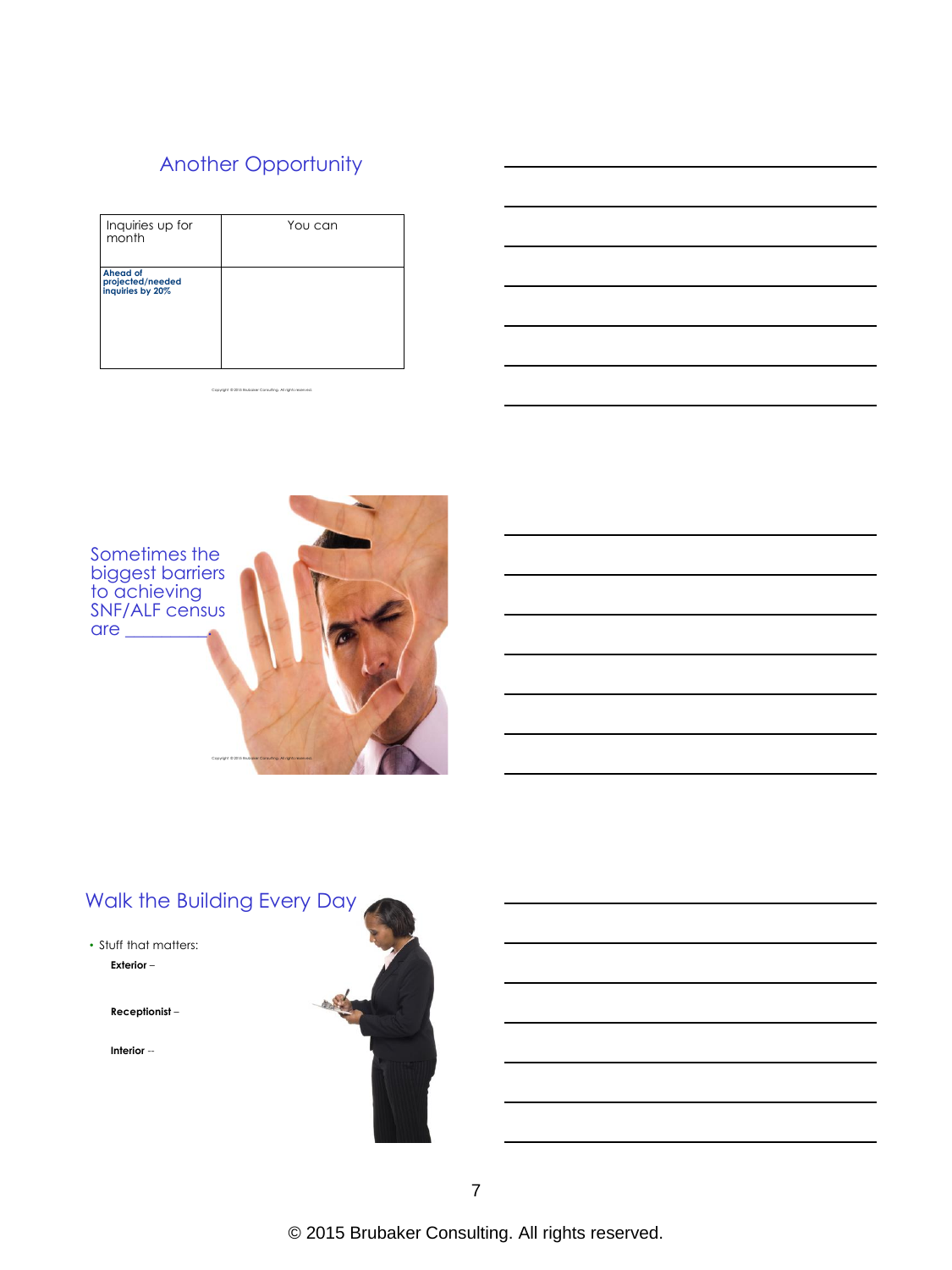## Walk the Building Every Day

- Stuff that matters: **Surfaces/Offices –**
	- **Hallways** –

**Dining rooms** –

**Nurses stations** –

**Residents** –

**Staff/resident interactions** --





## Where Inquiries are Lost

 Admissions staff often leave packets of information  $\alpha$  the

• \_\_\_\_\_ how many are there on Monday morning? • You should have contact information for EVERY person who picked one up. • at least a name and phone number.

Receptionist doesn't say

\_\_\_\_\_\_\_\_\_\_\_\_\_ \_\_\_\_ about your organization "I'll have you speak to \_\_\_\_\_."

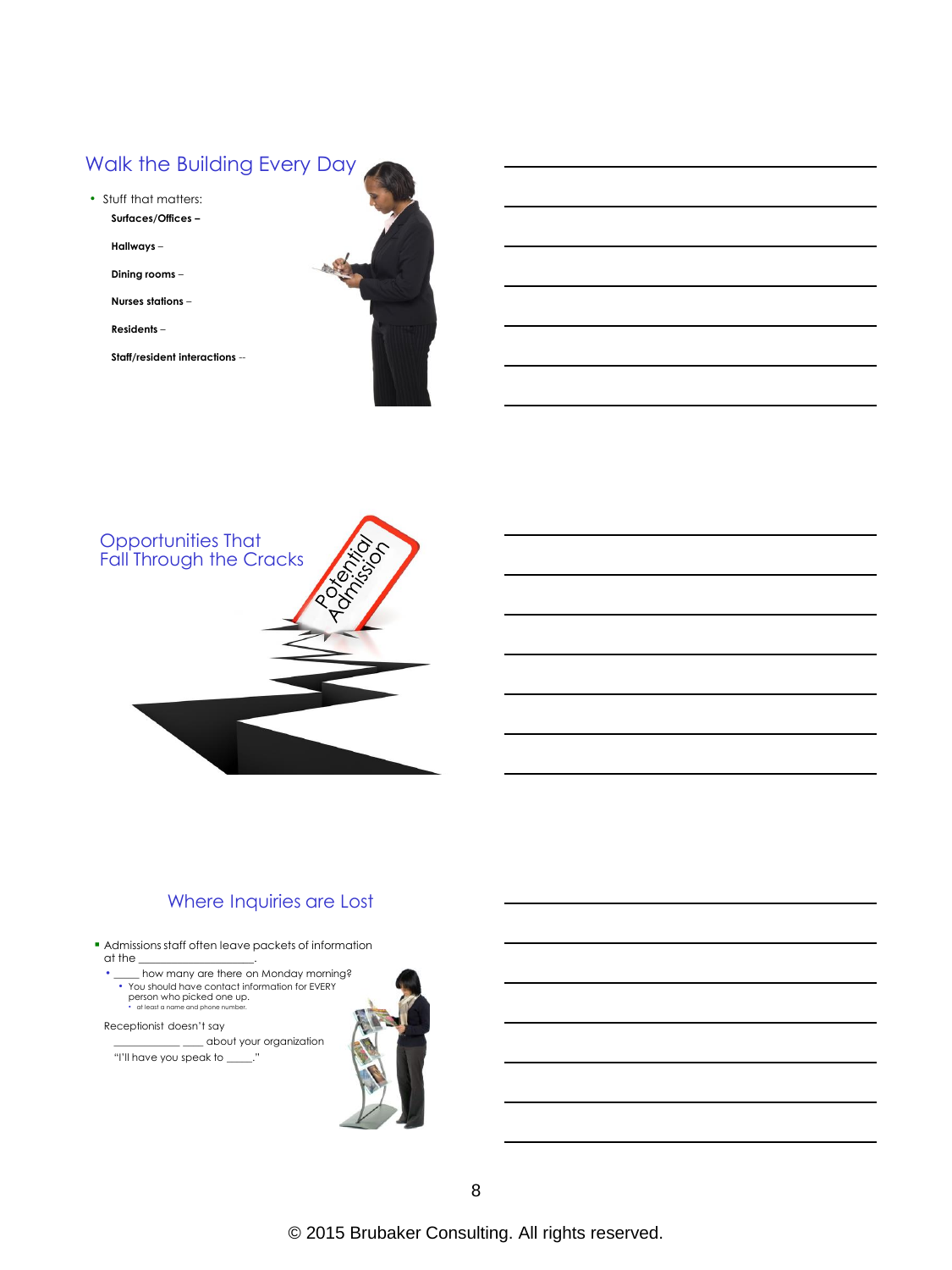

Copyright © 2015 Brubaker Consulting. All rights reserved.

#### Who Does Care If You Do?

- The elderly woman who
	- is a current resident & \_\_\_\_\_\_\_\_\_\_\_\_\_\_\_\_\_\_\_\_\_\_\_\_\_\_\_\_\_\_from familiar surroundings because she is easily confused.
	- has been in the hospital for a week  $\&$ 
		- OH -- and her \_\_\_\_\_\_\_\_\_\_\_\_\_\_\_\_\_\_\_\_\_ prior to her arrival and it'  $s$  \_\_\_!

Copyright © 2015 Brubaker Consulting. All rights reserved.

# Describe the Benefits/Proof.

| Your feature                   | The benefit. | The proof. |
|--------------------------------|--------------|------------|
| <b>Dining venues</b>           |              |            |
| Food/dietary services          |              |            |
| Life<br>enrichments/activities |              |            |
| Rehab program                  |              |            |
| <b>Physician services</b>      |              |            |